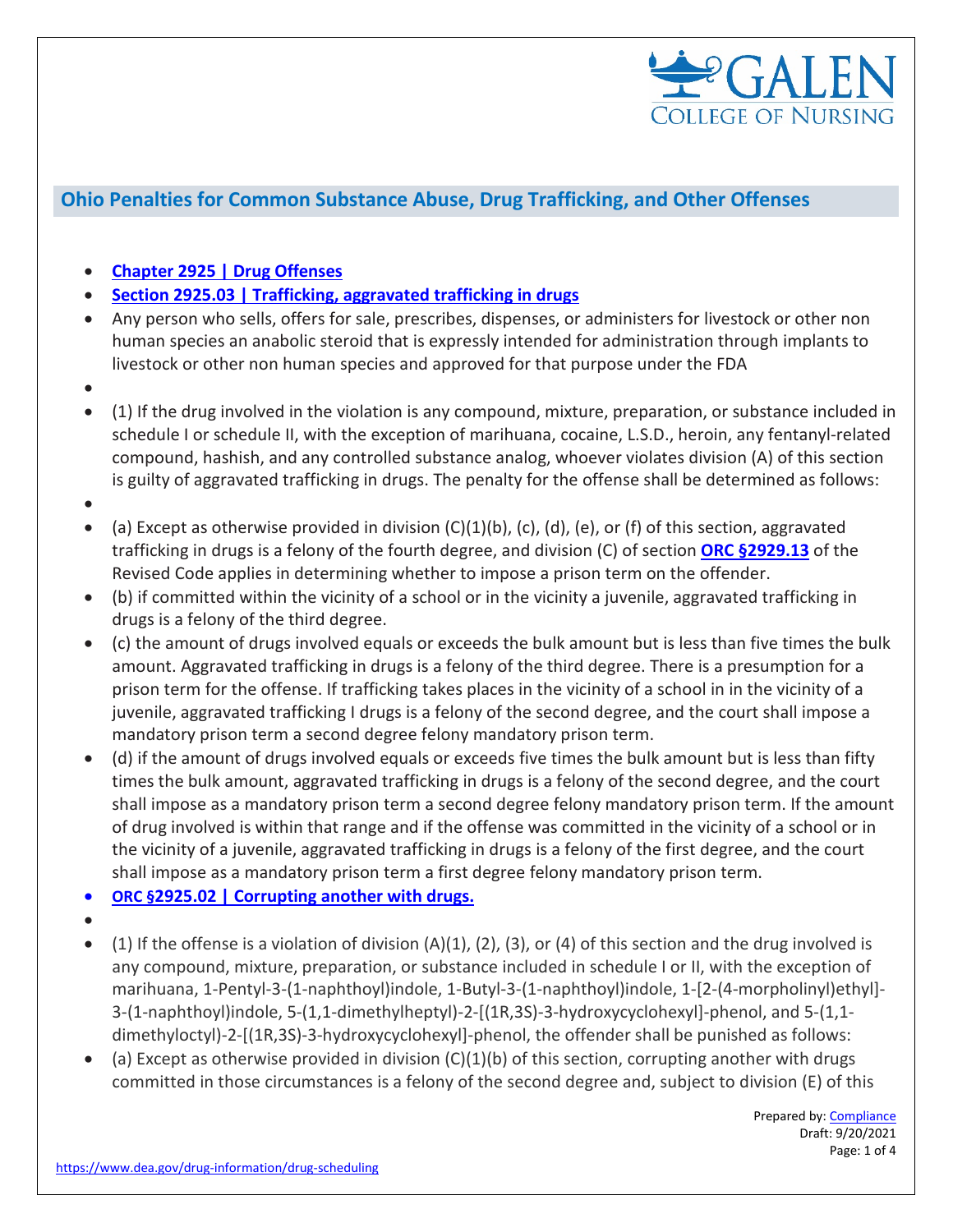section, the court shall impose as a mandatory prison term a second degree felony mandatory prison term.

• (b) If the offense was committed in the vicinity of a school, corrupting another with drugs committed in those circumstances is a felony of the first degree, and, subject to division (E) of this section, the court shall impose as a mandatory prison term a first degree felony mandatory prison term.

## **[Alcohol Offenses Title 43 Liquor Control Laws](https://codes.ohio.gov/ohio-revised-code/title-43)**

- **[ORC §4301.62](https://codes.ohio.gov/ohio-revised-code/section-4301.62)** Opened container of beer or intoxicating liquor prohibited at certain premises.
	- $\circ$  No person shall have in the person's possession an opened container of beer or intoxicating liquor in any of the following circumstances:
		- while operating or being a passenger in or on a motor vehicle on any street, highway, or other public or private property open to the public for purposes of vehicular travel or parking;
		- while being in or on a stationary motor vehicle on any street, highway, or other public or private property open to the public for purposes of vehicular travel or parking
- **[ORC § 4301.63](https://codes.ohio.gov/ohio-revised-code/section-4301.63)** Purchase of beer or intoxicating liquor by persons under twenty-one prohibited.
- **[ORC §](https://codes.ohio.gov/ohio-revised-code/section-4301.631) [4301.631](https://codes.ohio.gov/ohio-revised-code/section-4301.631)** Purchase or consumption low-alcohol beverage by persons under eighteen prohibited.
	- o No underage person shall purchase any low-alcohol beverage.
	- $\circ$  No underage person shall order, pay for, share the cost of, or attempt to purchase any lowalcohol beverage
	- o No person shall knowingly furnish any false information as to the name, age, or other identification of any underage person for the purpose of obtaining or with the intent to obtain any low-alcohol beverage for an underage person, by purchase or as a gift.
	- o No underage person shall knowingly possess or consume any low-alcohol beverage in any public or private place, unless accompanied by a parent, spouse who is not an underage person, or legal guardian, or unless the low-alcohol beverage is given by a physician in the regular line of the physician's practice or given for established religious purposes.
		- First Offense: A first offense is prosecuted as a fourth-degree misdemeanor. It is at the discretion of the court to decide whether to impose a jail term of up to 30 days or a fine of up to \$250.
		- Second Offense: If an underage offender faces charges for the second time within a year, then the prosecutor can pursue third-degree misdemeanor charges. The court can impose a class four judicial suspension, which is a definite suspension of the driver's license or permit for one to five years. The court is given discretion to impose other penalties, which h might include a jail term of up to 60 days. The defendant may be ordered to pay a fine of up to \$500.
- **[ORC](https://codes.ohio.gov/ohio-revised-code/section-4399.18) [§4399.18](https://codes.ohio.gov/ohio-revised-code/section-4399.18)** Liability for acts of intoxicated person
- **[ORC §4511.19](https://codes.ohio.gov/ohio-revised-code/section-4511.19)** Operating vehicle under the influence of alcohol or drugs OVI
	- o **[First Offense](https://www.ghmc.org/sites/default/files/pdfs/ovichart.pdf)** in 10 year span (OVI/low drug test) Misdemeanor 1
		- $\blacksquare$  3 days 6 months in jail
		- $\blacksquare$  \$375 \$1,075
		- Restricted Plates Optional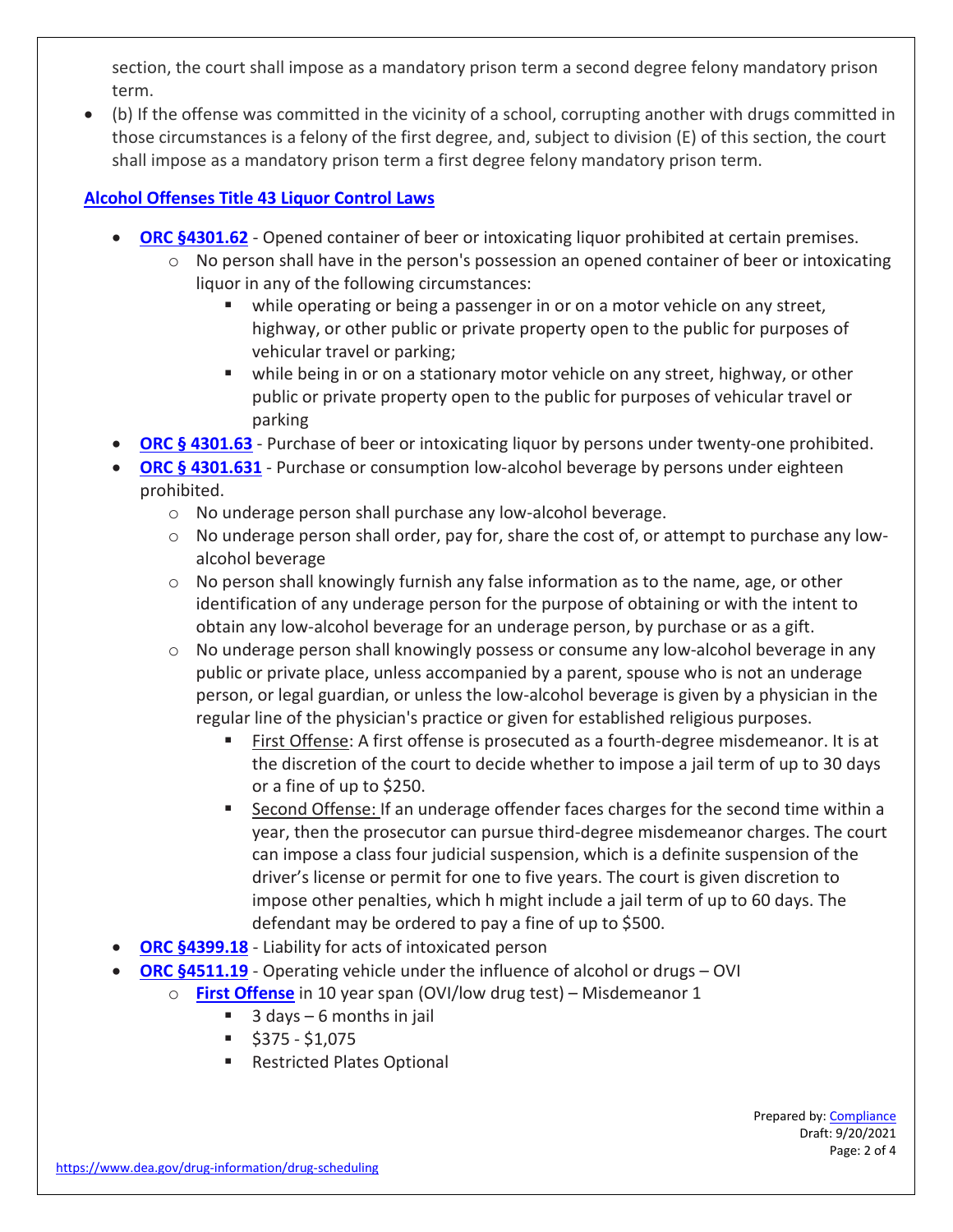- o First Offense in 10 years and either; high test OR refusal with prior in 20 years
	- 6 days to 6 months in jail
	- $\bullet$  \$375 \$1,075
	- **Restricted Plates Required**
- $\circ$  2<sup>nd</sup> Offense in 10 years
	- $10 \text{ days} \text{up to } 6 \text{ months in }$
	- $\frac{1}{5}$  \$525 \$1,625
	- **Driving privileges reinstated after 45 days**
- $\circ$  2<sup>nd</sup> Offense in 10 years and either high test, OR refusal with prior in 20 years
	- **Misdemeanor**
	- $\blacksquare$  20 days 6 months in jail
	- $\blacksquare$  \$525 \$1,625
	- **Driving privileges reinstated after 45 days**
- $\circ$  3<sup>rd</sup> Offense in 10 years (OVI low test or drugs) unclassified misdemeanor
	- 30 days to 1 year in jail
	- $\blacksquare$  \$850 \$2,750
	- **Driving privileges reinstated after 180 days**
- $\circ$  3<sup>rd</sup> Offense in 10 years and either high test OR refusal with prior in 20 years unclassified misdemeanor
	- 60 days to 1 year in jail
	- $\bullet$  \$850 \$2,750
	- **Driving privileges reinstated after 180 days**
- $\circ$  Either 4<sup>th</sup> or 5<sup>th</sup> Offense in 10 years OR 6<sup>th</sup> Offense in 20 years Felony
	- 60 days to 30 months in jail
	- $\frac{1}{2}$  \$1,350 \$10,500
	- **Driving Privileges reinstated after 3 years**
- o o Either 4th or 5th Offense in 10 years OR 6th Offense in 20 years and high test or refusal
	- 120 days to 30 months in jail
	- $\frac{1}{2}$  \$1,350 \$10,500
	- **Driving Privileges Reinstated after 3 years**
- $\circ$  2<sup>nd</sup> Felony in a lifetime
	- 60 days to 3 months in prison
	- $\frac{1}{2}$  \$1,350 \$10,500
	- **Driving Privileges Reinstated after 3 years**
- $\circ$  Either 2<sup>nd</sup> Felony in a lifetime and high test or refusal
	- $\blacksquare$  120 36 months in prison
	- $\frac{1}{2}$  \$1,350 \$10,500
	- **Driving Privileges Reinstated after 3 years**
- o 1st or 2nd felony in a lifetime with **[ORC 2941.1413](https://codes.ohio.gov/ohio-revised-code/section-2941.1413)** specifications
	- Up to 5 years in prison
	- $\frac{1}{2}$  \$1,350 \$10,500
	- **Driving Privileges Reinstated after 3 years**